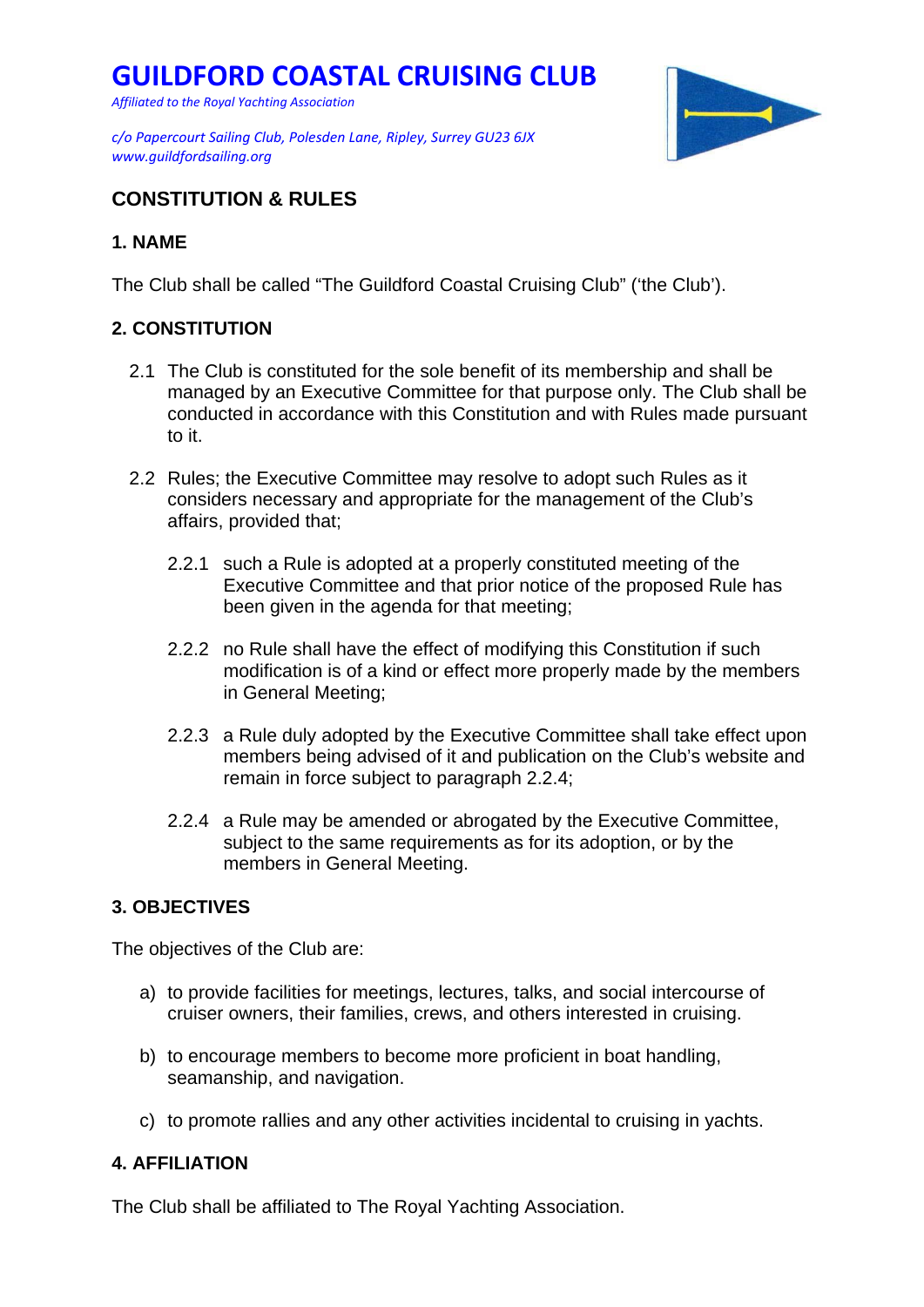*Affiliated to the Royal Yachting Association*

*c/o Papercourt Sailing Club, Polesden Lane, Ripley, Surrey GU23 6JX www.guildfordsailing.org* 



### **5. MEMBERSHIP**

5.1 Scope

All persons interested in cruising shall be eligible for membership, which shall be by subscription, paid annually.

5.2 Membership applications

Applications for membership of the Club shall be submitted in an approved form. Acceptance of an application shall be at the discretion of the Executive Committee.

- 5.3 Membership types
	- 5.3.1 Applicants may apply to become a member of the Club either as an Individual Member or, in the case of a spouse or partner of an Individual Member, as a Partner Member.
	- 5.3.2 Individual Membership; the member is solely entitled to the benefits and liable for the obligations of membership.
	- 5.3.3 Partner Membership; Partner Members shall also be entitled to the benefits and liable for the obligations of membership. However, only the Individual Member shall be entitled to receive any paper communications. Applications for Partner Membership may be made immediately following the making of an application for Individual Membership or subsequently and must be made by the spouse or partner personally. If accepted, no additional subscription will be payable.

#### 5.4 Renewals

Renewals of existing membership shall be made by payment of the appropriate membership renewal subscription by the due date as defined in Paragraph 12.2.1

5.5 Compliance with the Rules

Every member on joining the Club undertakes to comply with the Constitution and Rules of the Club and shall confirm so by an appropriate declaration when applying for membership.

5.6 Honorary Membership

The Executive Committee shall have the power to appoint up to five Honorary Members if at any time this should be considered desirable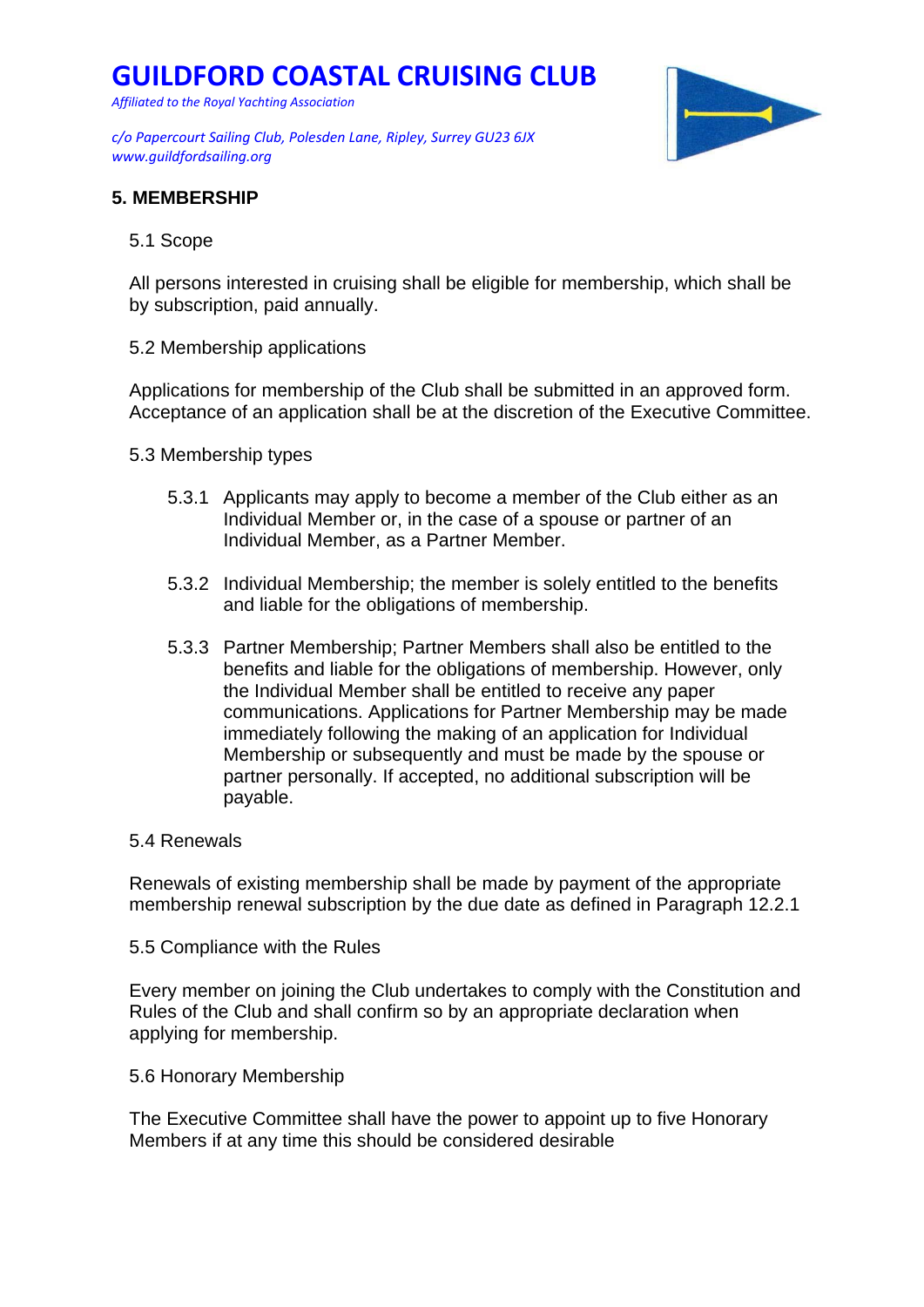*Affiliated to the Royal Yachting Association*

*c/o Papercourt Sailing Club, Polesden Lane, Ripley, Surrey GU23 6JX www.guildfordsailing.org* 



- 5.7 Expulsion of Members
	- 5.7.1 The Executive Committee shall have the power to expel any member who shall offend against the Constitution or the Rules of the Club or whose conduct shall, in the opinion of the Committee, render them unfit for Club membership.
	- 5.7.2 Before any such member is expelled, the Hon. Secretary shall provide reasonable notice to attend a meeting of the Committee and shall notify the member in writing of the complaint(s) made. No member shall be expelled without first having an opportunity of appearing before the Committee and answering the complaints, nor unless at least two thirds of the Committee then present vote in favour of expulsion.
	- 5.7.3 At least two thirds of the members of the Committee must be present at such a meeting.

5.8 No person whose membership has been terminated under this Paragraph or who owes money to the Club shall be introduced by any other member as a guest at any meeting of the Club.

#### 5.9 Membership Records

By paying the first or subsequent membership subscriptions, or accepting an offer of Honorary membership, a member agrees to his or her membership details being held on a computer data base and made available to other members through the members' area of the website. These details shall be held for the sole purpose of maintaining Club records and to facilitate communication with and between members and shall not be divulged to any other person or organisation outside the Club without the express approval of the member or members concerned. A copy of an individual member's record held shall be made available on request to the member concerned. Upon a member ceasing to be a member of the Club all their membership details will be deleted from the Members Area of the Club's website.

Further Rules regarding retention of data and information may be made by the Executive Committee from time to time to as necessary to accord with changes in legislation and such amendment shall take effect upon publication on the Club website. Members will be advised of the existence of such Rules upon their publication.

### **6. AFFILIATED SOCIAL MEMBERSHIP OF PAPERCOURT SAILING CLUB**

Membership of the Club includes affiliated social club membership of the Papercourt Sailing Club which accords members of the Club the privilege of using their premises at the Clubhouse, Polesden Lane, Ripley, for the Club's social meetings.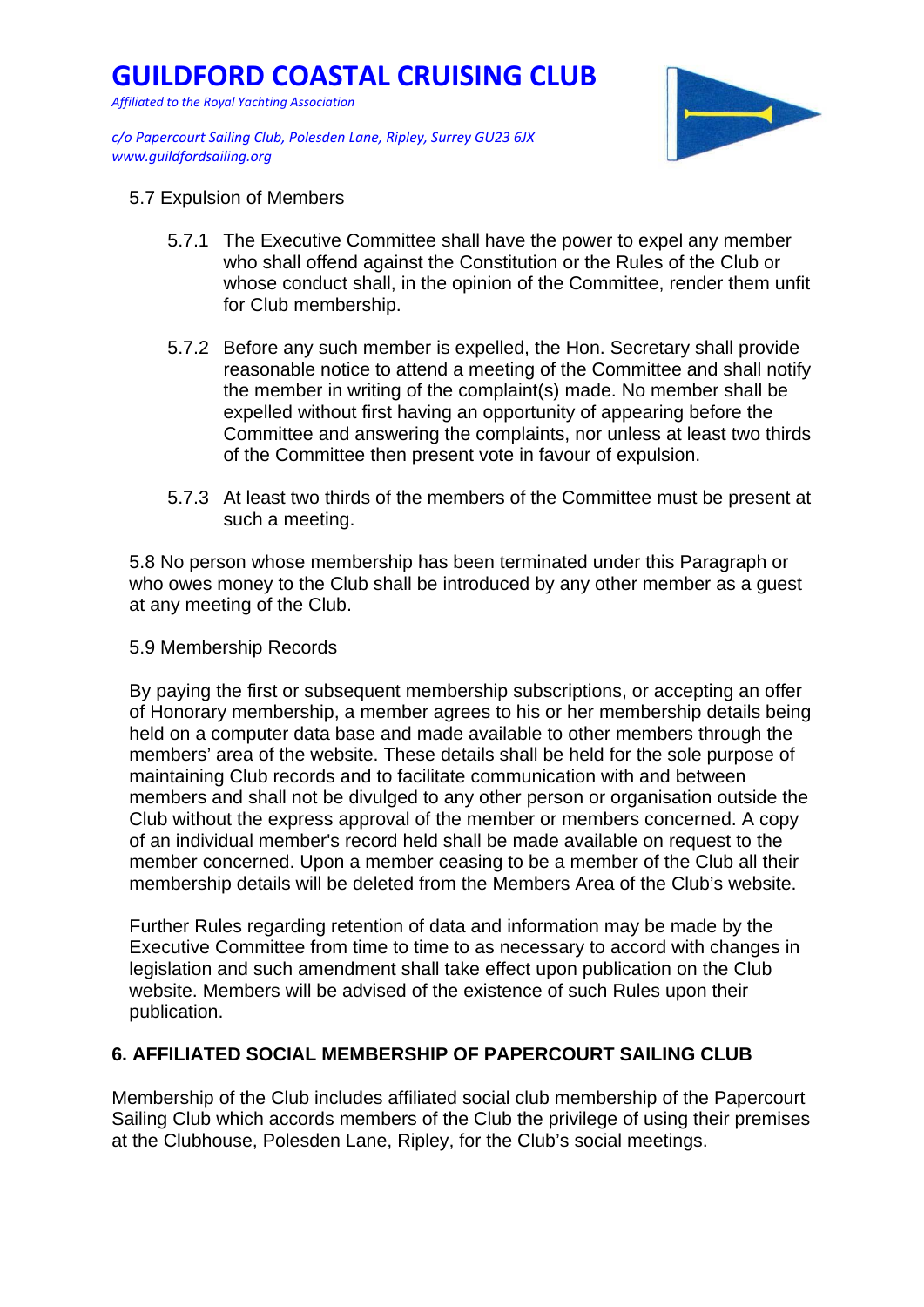*Affiliated to the Royal Yachting Association*

*c/o Papercourt Sailing Club, Polesden Lane, Ripley, Surrey GU23 6JX www.guildfordsailing.org* 



## **7. GUESTS**

Every member shall be permitted to introduce guests at meetings of the Club, subject to such restrictions and regulations as shall from time to time be made by the committee. Every guest shall be accompanied by the introducing member, who shall be responsible for all liabilities incurred by or on behalf of the guest. A guest shall not purchase any drink or other refreshment at the bar of the Papercourt Sailing Club.

## **8. PRESIDENT**

The Club may elect a President at an Annual General Meeting for a term of three years. At the end of this term of office the President may stand for immediate reelection. Any Club member is eligible for this position.

## **9. EXECUTIVE COMMITTEE**

The affairs of the Club shall be managed by an Executive Committee ("the Committee"), which shall consist of:-

- a) The President (ex-officio) (if elected)
- b) Flag Officers

Commodore

Vice Commodore

Rear Commodore

c) Secretariat

Hon. Secretary

Hon. Membership Secretary

Hon. Treasurer

d) Committee members - up to six.

Flag Officers should, where possible, be elected only from previous Committee members. The position of Hon. Secretary or Hon. Treasurer may also be combined with the position of Vice Commodore or Rear Commodore, in which case the number of the Committee may be made up to a total of twelve by the election of additional Committee members.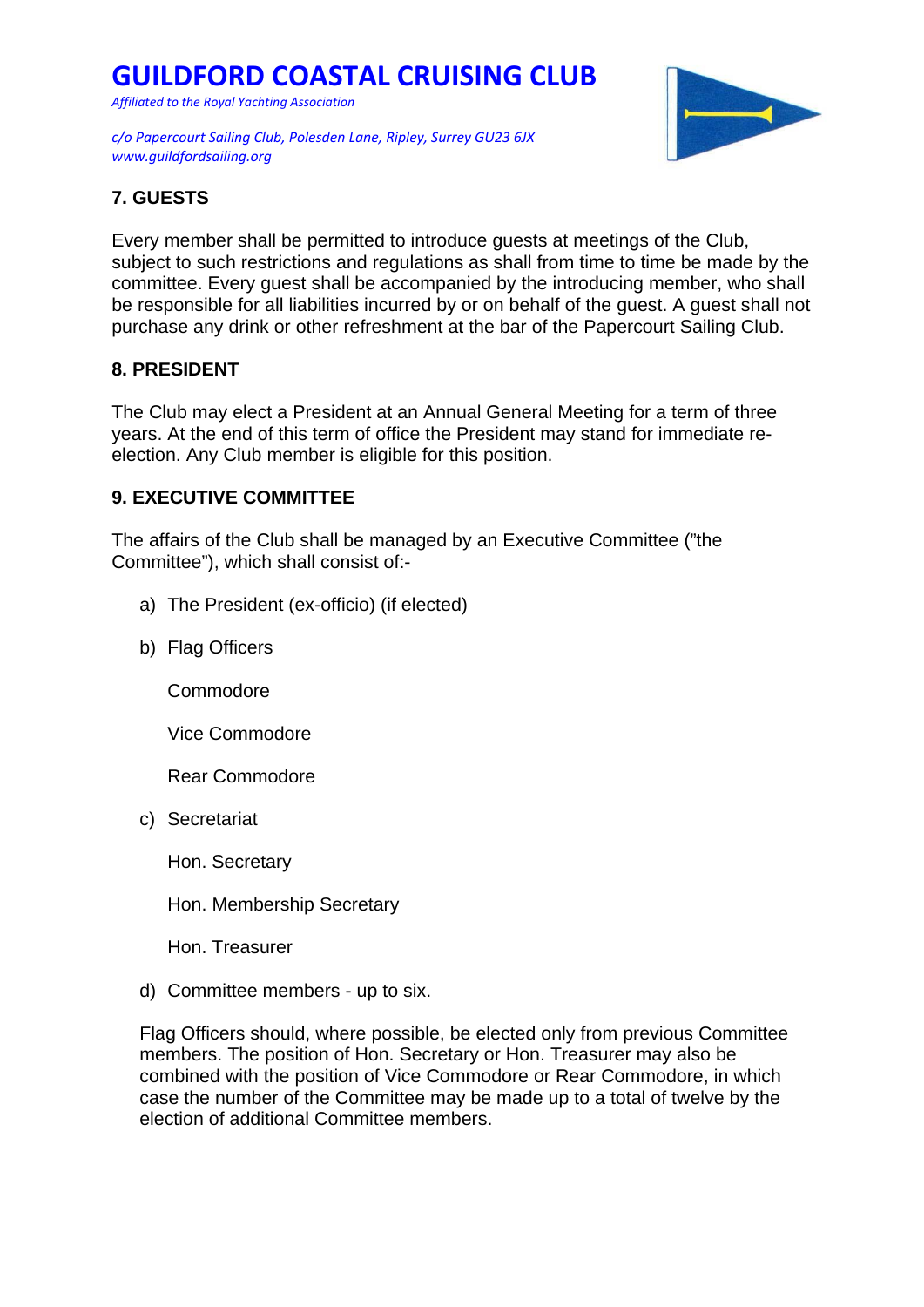*Affiliated to the Royal Yachting Association*



*c/o Papercourt Sailing Club, Polesden Lane, Ripley, Surrey GU23 6JX www.guildfordsailing.org* 

## **10. ELECTION OF EXECUTIVE COMMITTEE AND TENURE OF OFFICE**

- 10.1 Members of the Committee as listed in Paragraphs 9(b), 9(c), and 9(d) above shall be proposed, seconded, and elected at an Annual General Meeting.
- 10.2 Members so elected shall serve for a period of two years and shall then retire. After two consecutive years in office the Commodore shall not be eligible for immediate re-election to the Committee as a Flag Officer. All Committee members other than the Commodore shall be eligible for election or re-election to any position.
- 10.3 The Committee shall have the power to co-opt members to make up the total Committee number to twelve or to serve temporarily on sub-committees. Any Committee member so co-opted shall retire at the next Annual General Meeting but shall be eligible for election.
- 10.4 If a vacancy arises between Annual General Meetings, the Committee shall have power to appoint temporary officers, except a President. Temporary officers so appointed shall retire at the next Annual General Meeting, but will be eligible for election.

### **11. MINUTES**

All decisions of the Committee shall be duly recorded and, subject to their being accepted as correct at the next ensuing Committee meeting, shall be duly certified as such by the Chairman of the meeting. Such decisions shall constitute adequate authority to the Committee, jointly and severally, to act on behalf of the Club. Committee meeting minutes are to be preserved by the Hon. Secretary and are to be available for inspection by members on written request.

### **12. FINANCE**

The operation of the Club shall be financed by subscription, and by the organisation of Fund-raising events as necessary to meet costs.

12.1 Financial Year

The Club financial year shall commence on 1st October and end on 30th September of the following year.

- 12.2 Subscriptions
	- 12.2.1 The Annual Subscription, payable in advance, shall fall due on joining the Club and thereafter on the 1st October in every year and shall be such sum as shall be determined by an Annual or Special General Meeting of the Club. A member whose Annual Subscription is received by the Hon. Treasurer within 31 days of the due date shall receive a discount of £10.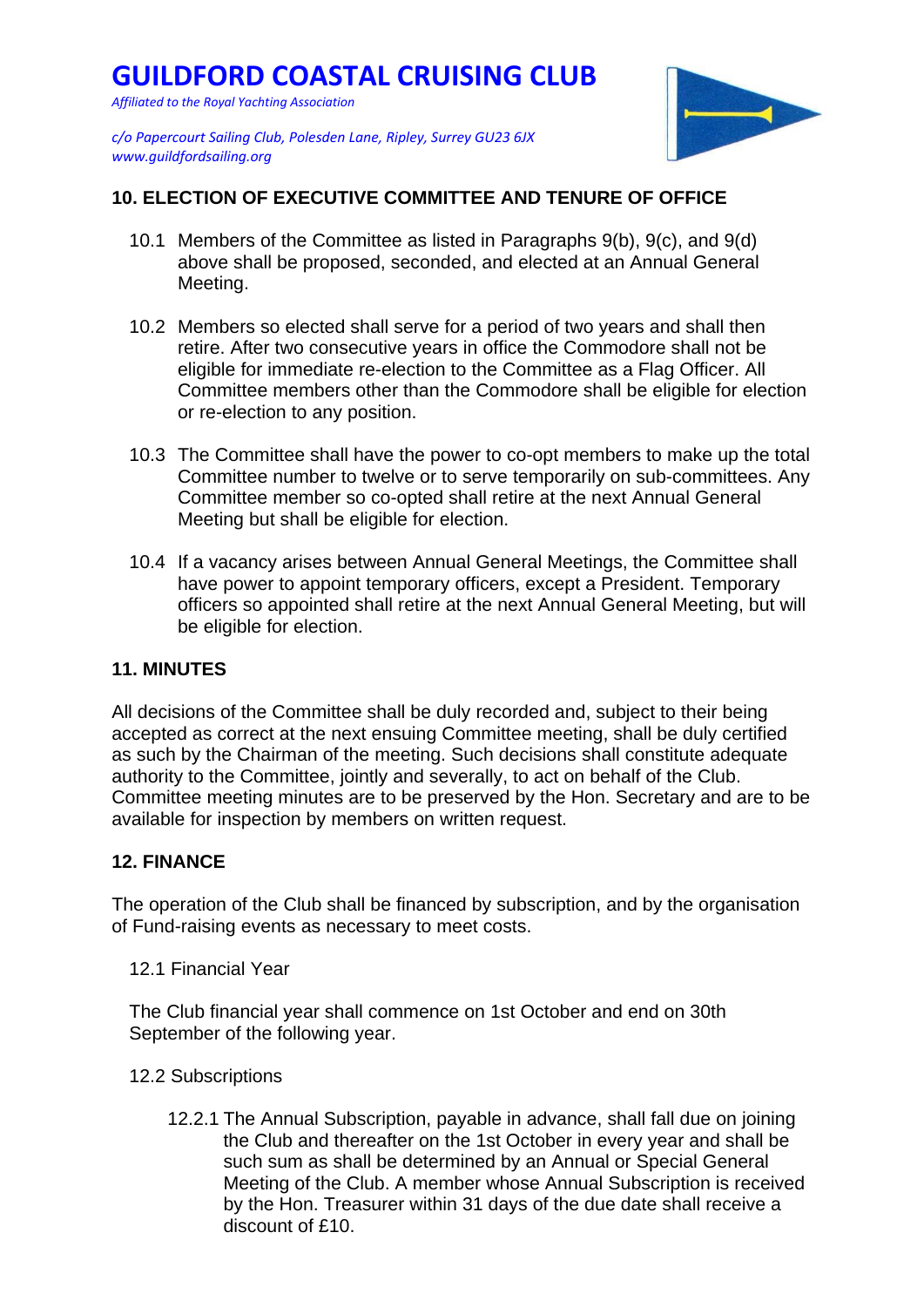*Affiliated to the Royal Yachting Association*

*c/o Papercourt Sailing Club, Polesden Lane, Ripley, Surrey GU23 6JX www.guildfordsailing.org* 

> If the subscription of any member has not been paid by the succeeding 1st January the membership of that member shall be deemed to have lapsed unless the Hon. Membership Secretary has in his or her discretion accepted late payment.

12.2.2 An initial subscription paid during July, August or September will include membership for the next financial year.

### 12.3 Bank Account

The Committee shall have the power to open a bank account or accounts and appoint signatories. Only Committee members can be signatories. Cheques and electronic payments shall be authorised by any one of those appointed by the Committee (and duly minuted), up to a value to be determined annually by the Committee, and by any two of those appointed for payments greater than the value determined annually by the Committee.

### 12.4 Indemnity

The President, Flag Officers and other Committee members shall not be liable to the Club or any member for any loss to the Club of funds or property, and shall be indemnified by the membership of the Club against any personal liability due to the actions of or on behalf of the Committee on behalf of the Club, provided that it can be shown that the Committee or member concerned was acting in good faith on behalf of and for the intended benefit of the Club and its members.

### 12.5 Winding Up

If it should be necessary to conclude the affairs of the Club, the person or persons appointed by the members to action the proceedings shall liquidate all remaining assets of the Club, and with the proceeds discharge all debts relating to the Club. Should there be any debts outstanding, the membership as a whole shall be responsible for the discharge of those debts.

Any surplus monies remaining following the discharge of all debts shall be donated to a Charity or Foundation approved by the members.

### 12.6 Safety / Insurance

Members acknowledge that when participating in activities organised through the club or other members it is up to them personally to assess whether any event or activity on the water is too difficult for them, and whether or not their personal safety, or that of their crew, could be endangered. Members acknowledge that the safety of their yacht and her entire management, including insurance, is their responsibility, and that they are satisfied that the yacht and crew are adequate to face the conditions that may arise during the course of the activity offshore and onshore.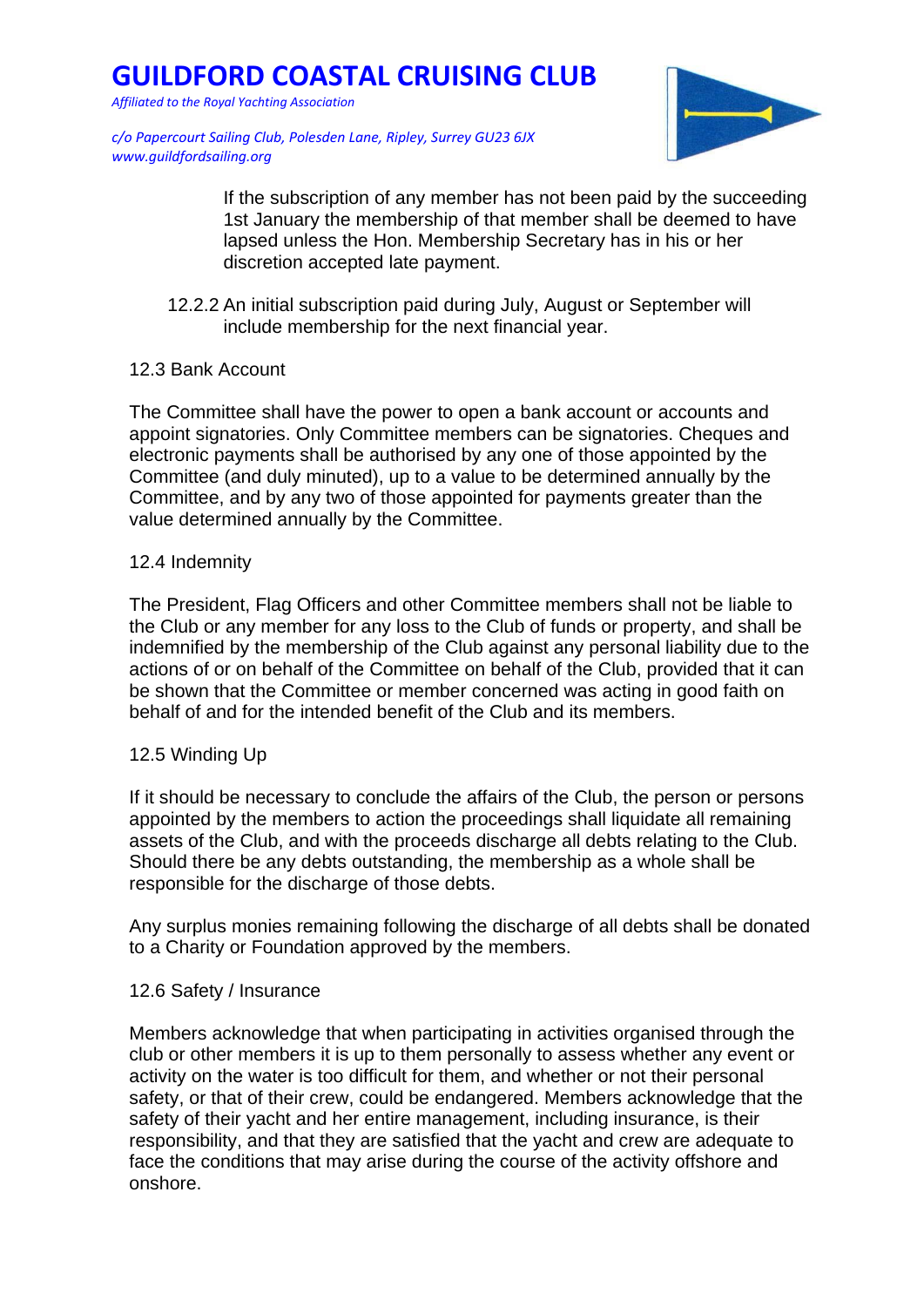*Affiliated to the Royal Yachting Association*

*c/o Papercourt Sailing Club, Polesden Lane, Ripley, Surrey GU23 6JX www.guildfordsailing.org* 



### **13. ANNUAL GENERAL MEETING**

- 13.1 The Annual General Meeting of the Club shall be held in January or February of each year to transact the following business:
	- a) to receive and, if approved, adopt a statement of the Club's accounts to the end of the preceding financial year.
	- b) to consider and, if approved, sanction any alterations to the Constitution. Alterations to the Constitution proposed by the Committee shall be circulated to all members together with the notice convening the Annual General Meeting.
	- c) to appoint Officers and other members of the Committee. Not less than five weeks notice of an Annual General Meeting shall be given in writing or by email to each member entitled to receive it, together with a list of vacant offices to be filled. All nominations, duly seconded, and with the candidate's consent, together with any other proposals or item(s) for the Agenda, shall be in the hands of the Hon. Secretary two weeks before the Annual General Meeting. In the event of insufficient nominations being received prior to the Annual General Meeting in accordance with this Paragraph, the Chairman shall have discretion to accept additional nominations at the Meeting.

Additional Agenda items, with the exception of proposed changes to the Constitution, may be accepted during the Annual General Meeting at the sole discretion of the Chairman.

13.2 All decisions of the Club in General meetings shall be duly recorded and, subject to their being accepted as correct at the next ensuing General meeting, shall be duly certified as such by the Chairman of that meeting. Meeting minutes are to be preserved by the Hon. Secretary and are to be available for inspection by members on written request.

## **14. SPECIAL GENERAL MEETING**

A Special General Meeting may be convened at any time by the Committee and it shall be convened within 28 days from the receipt by the Hon. Secretary of a requisition in writing signed by not less than fifteen members of the Club. In either case the Committee shall give at least 14 days notice of such a meeting in writing or by email to each member entitled to receive it. The object of the meeting shall be stated in the requisition convening and the notice of the meeting and the discussion at the meeting shall be confined to that business only.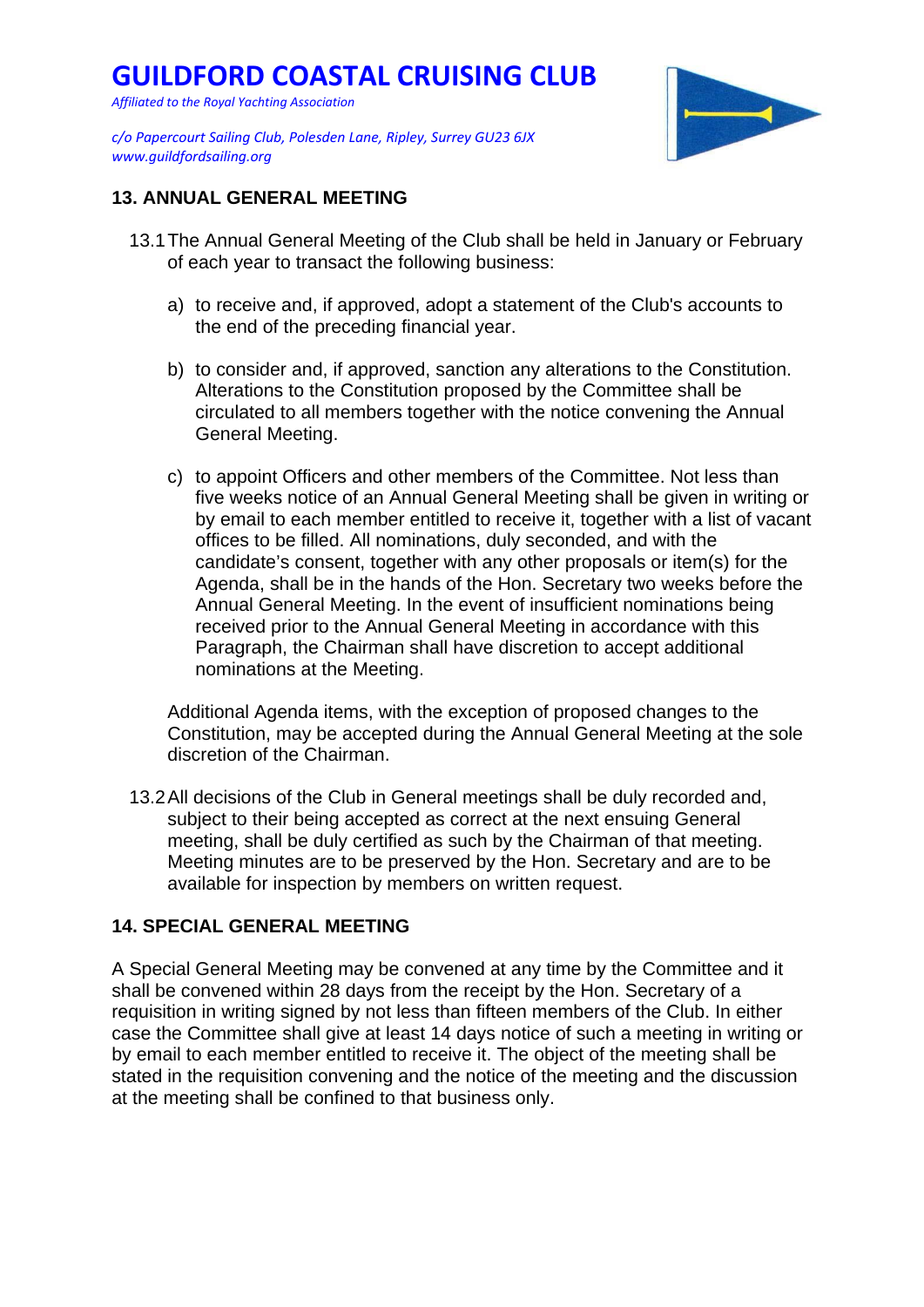*Affiliated to the Royal Yachting Association*

*c/o Papercourt Sailing Club, Polesden Lane, Ripley, Surrey GU23 6JX www.guildfordsailing.org* 



#### **15. CHAIR AT MEETINGS**

At Annual or Special General Meetings the President shall normally preside as Chairman. In the absence of the President, the most senior Officer present shall be Chairman (Commodore, Vice Commodore, or Rear Commodore). In the absence of any of these Officers, the meeting shall elect a Chairman.

At Committee meetings the Commodore shall normally preside as Chairman. In the absence of the Commodore, the most senior Officer present shall be Chairman (President, Vice Commodore, or Rear Commodore). In the absence of any of these Officers, the meeting shall elect a Chairman. The Chairman at all meetings, in the event of an equality of votes, shall have a casting (additional) vote.

#### **16. QUORUM**

At Committee meetings (except for the purpose of Paragraph 5.7) five members present shall form a quorum. At Annual General Meetings fifteen members shall form a quorum.

#### **17. CLUB BURGEE**

The Club Burgee shall be a dark blue tri-angular flag, incorporating a Trumpet in gold.

No member, letting his/her yacht (except to another member of the Club) shall permit to be used by the lessee any Club Burgee or flag, or any other Club regalia.

25.1.94

(Amended at AGM 15.01.2002)

(Amended at SGM 11.04.2006 - paragraph 12.6 added)

(Amended at AGM 05.01.2010 - paragraph 5.2 extended)

(Amended at AGM 04.01.2011 - paragraphs 5.3 5.8 and 7 amended)

(Amended at AGM 10.01.2012 - paragraph 5.8, 10, 12.2 and 12.3 amended)

(Amended at AGM 14.01.2014 - paragraph 5.2, 5.3, 5.5, 5.7, 5.8, 5.9, 6, 7, 12.4, 13.1, 13.2, 14)

(Amended at AGM 13.01.2015 - paragraph 12.3)

(Amended at AGM 09.01.2018 - paragraphs 5.3, 5.9 and 8 amended)

(Amended at AGM 08.01.2019 – paragraph 2.2 added, 5.3.4 deleted and various minor alterations made for consistency)